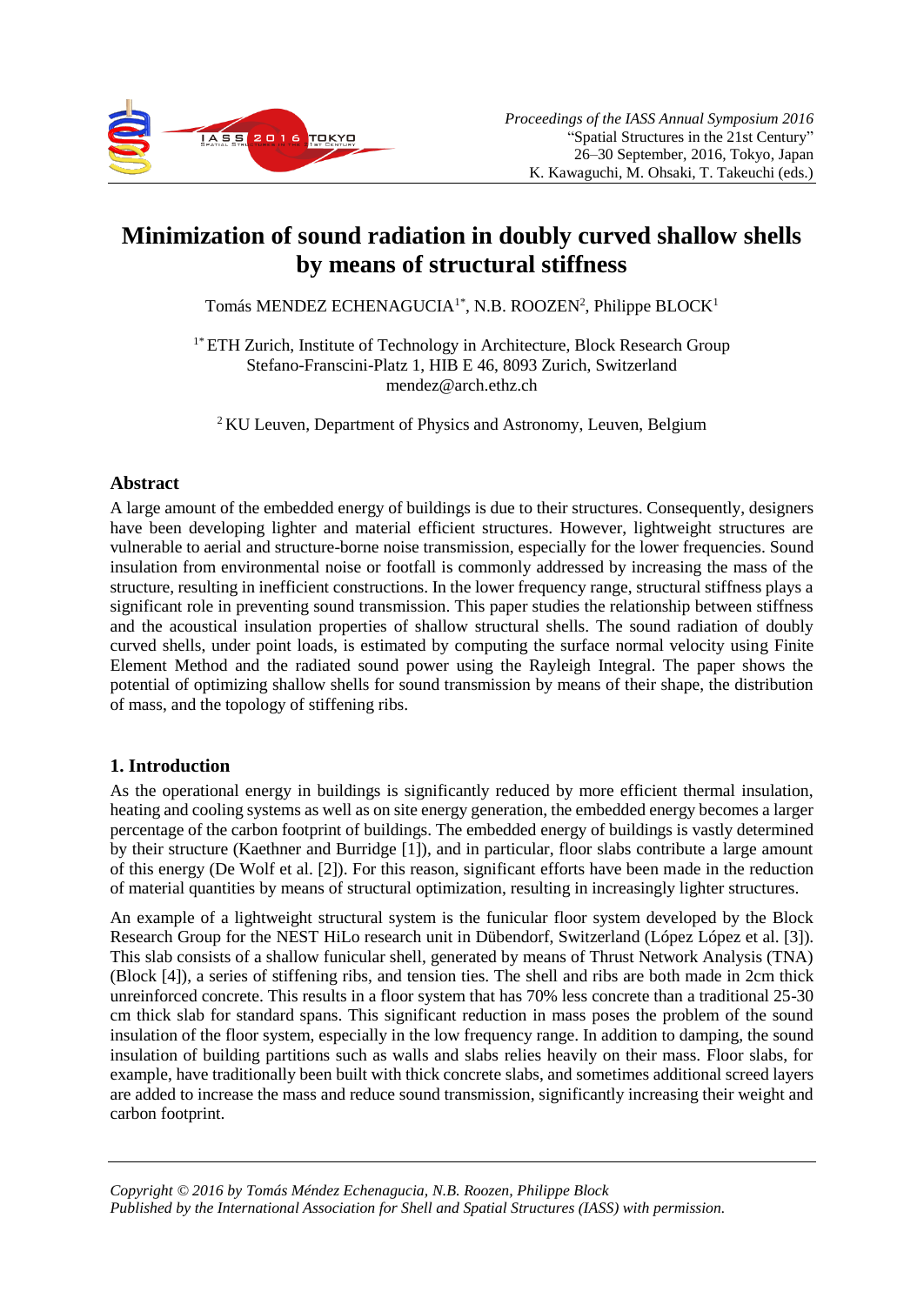Doubly curved surfaces are much stiffer when compared to flat surfaces of the same material and thickness. Research in the aerospace industry has yielded powerful numerical methods for computing sound transmission for complex shapes as well as great results in minimizing the acoustic radiation of panels in the low frequency range by means of stiffness (Ng and Hui [5], Joshi et al [6,7]). However stiffness is neglected in the building sector as most partitions are flat. Similarly, shell structures are usually designed and optimized for structural efficiency and rarely for acoustic insulation.

This paper proposes the minimization of the sound radiation of shallow shells by means of optimizing their shape, mass distribution and rib-stiffeners patterns. The acoustic radiation of shallow shells under point excitations is computed by means of the Rayleigh Integral (Koopmann and Benner [8], Fahy and Gardonio [9]), in combination with the Finite Element Method.

The paper presents three numerical experiments that study the potential of structural stiffness for sound insulation. The first experiment compares shallow shell shapes of different heights with a flat surface of the same thickness, as well as to flat surfaces of much higher thicknesses. The shallow shell shapes are generated by means of TNA, so that they represent compression-only solutions for their self-weight. The second experiment studies the potential of distributing the mass of a flat surface in a pattern that minimizes the acoustic radiation. The optimal mass distribution is found by means of Genetic Algorithms (Goldberg [10]). The third and final experiment studies the potential of stiffening ribs, in their shape and topology, by comparing two different rib-stiffened shells of equal mass. One of the shells is based on the NEST HiLo funicular floor system, while the other one is a simple grid pattern.

# **2. Methodology**

To investigate the potential of structural stiffness for the sound insulation of lightweight shell structures in the low frequency range, this paper evaluates three different approaches: shape, mass distribution and rib-stiffener pattern. All three approaches require an adequate vibro-acoustic model to estimate sound radiation from these shells, which is done by means of the Rayleigh Integral. This method has the advantage of being computationally inexpensive while still being precise enough for the purposes of optimization. This method does not account for room acoustic effects, the radiated sound power is a single quantity number that is representative for the sound pressure in the so-called far-field. However, for optimization purposes this is considered to be a reasonable quantity to minimize the overall level in the room.

The first and last approach require a form-finding technique to generate shell shapes, which is done by means of TNA. The mass distribution approach requires a robust optimization strategy, for which genetic algorithms are employed.

# **2.1. Vibro Acoustic simulation**

Considering two rooms (source and receiver) that are connected by a sound transmitting partition, the three main elements are required to estimate the sound power radiated by the partition: (i) the simulation of the sound sources in the source room (or acoustic load), (ii) the mechanical behaviour of the partition (the structural response), and (iii) the radiation that results from the vibration of the partition (the acoustical response). This section outlines how each one of these elements are implemented in this paper.

#### *2.1.1. The acoustic response: The Rayleigh Integral model*

The sound power radiated from shallow shell structures can be estimated with the approach outlined in (Bai and Tsao 2002 [11]), which is based on the so-called Rayleigh Integral (Koopmann and Benner [8], Fahy and Gardonio [9]). In this approach, a baffled surface that is subjected to acoustic excitation on one side and is radiating sound energy into the other side, is considered. The other side is considered a half-space that is filled with air. If we consider the radiating surface to be subdivided into planar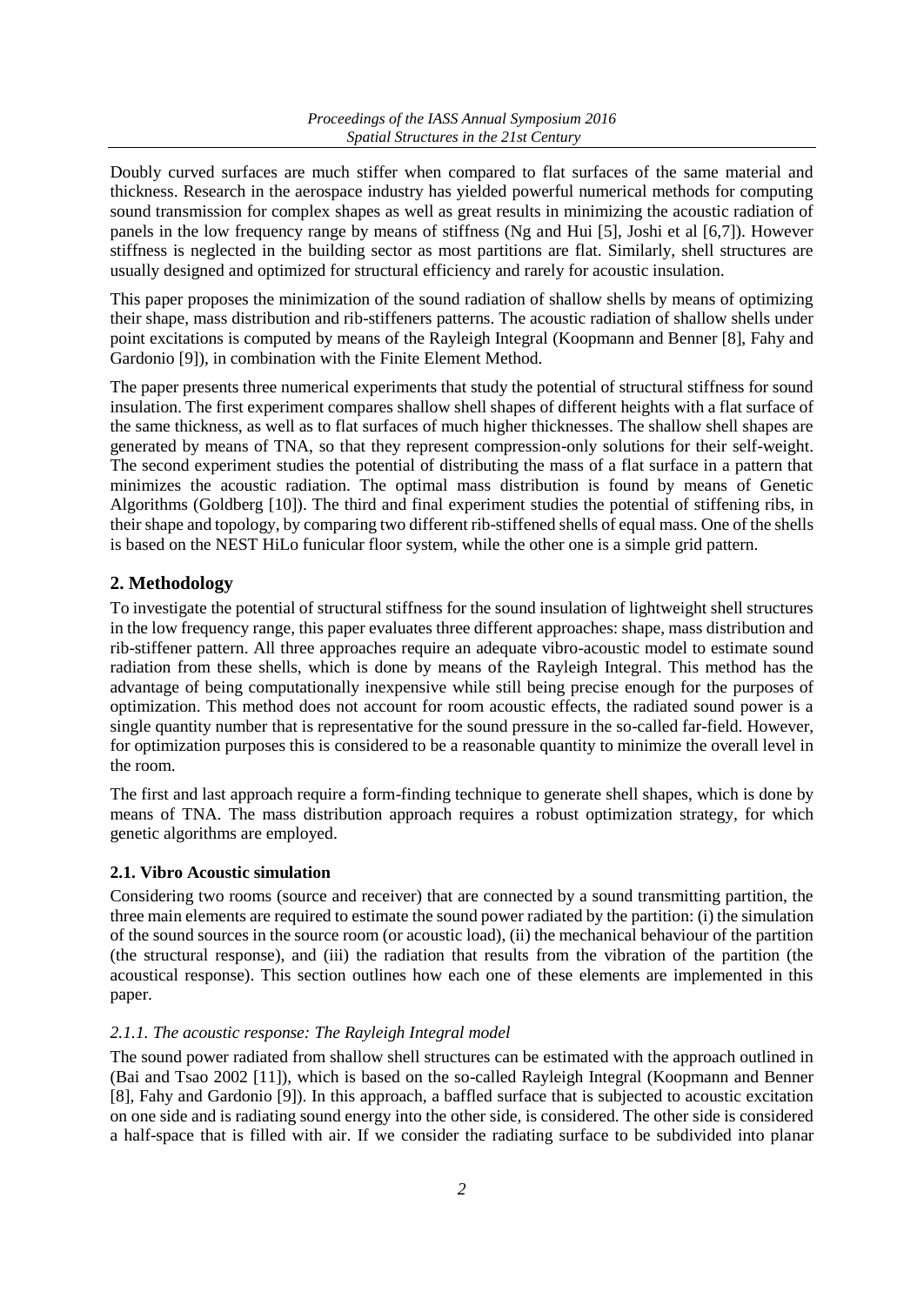segments or elements, the sound power (W), radiated by the surface into the air filled half-space in a particular frequency (f), can be estimated by:

$$
W = \frac{S}{2} Re{\{\mathbf{v}^H \mathbf{p}\}}
$$
 (1)

where S is the area of each element, **p** and **v** are the pressure and surface velocity vectors at each element, and the superscript "H" corresponds to the Hermitian transpose of the vector. The calculation of W is done per frequency and in this paper the lower end of the sound spectrum is the most relevant one. The pressure vector can then be obtained as such (Bai and Tsao 2002 [11], Berkhoff [12]):

$$
\mathbf{p} = \mathbf{Z}\mathbf{v} \tag{2}
$$

**Z** is the so-called radiation impedance matrix and can be calculated for plates and shallow shells in the following way (Bai and Tsao 2002 [11]):

$$
Z = \rho_0 c \begin{bmatrix} d & -\frac{jkS}{2\pi} \frac{e^{ikr_{12}}}{r_{12}} & \cdots & -\frac{jkS}{2\pi} \frac{e^{ikr_{1N}}}{r_{1N}} \\ -\frac{jkS}{2\pi} \frac{e^{ikr_{21}}}{r_{21}} & d & \cdots & \vdots \\ \vdots & \vdots & \cdots & \vdots \\ -\frac{jkS}{2\pi} \frac{e^{ikr_{2N}}}{r_{2N}} & \cdots & \cdots & d \end{bmatrix}
$$
(3)

where:

$$
d = \frac{1}{2} \left( k \sqrt{\frac{S}{\pi}} \right)^2 - j \frac{8}{3\pi} \left( k \sqrt{\frac{S}{\pi}} \right)
$$
\n(4)

and  $r_{[m,n]}$  is the geometric distance between the centre of mass of the m<sup>th</sup> and n<sup>th</sup> elements. There are two main unknowns in the model, **Z** and **v**. The radiation impedance matrix **Z** can be calculated using only geometrical information, while **v** requires the structural response. This means that if the geometry of the shells is the same, **Z** needs to be calculated only once. This presents the opportunity to significantly reduce the computation time during mass distribution optimization.

#### *2.1.2. The structural response: Finite Element Method*

The mechanical behaviour of the doubly curved partitions considered in this paper is estimated by use of the Finite Element Method (FEM). In particular, the FEM simulation package ANSYS (Kohnke [13]) was employed. A harmonic analysis is performed to determine the steady-state response of the structure under harmonic loads. The velocity vector **v** used in Equations 1 and 2, can be obtained directly from the FEM analysis using the linear displacements of the shell structure*:* 

$$
\mathbf{v} = \omega \mathbf{x} j = 2\pi f \mathbf{x} j \tag{5}
$$

where  $\omega$  is the angular velocity, **x** is the complex displacement of each element in the surface, and j is  $\sqrt{-1}$ .

All of the numerical experiment in this paper use the same material properties for all of the studied shell structures. The material used is a concrete with an E modulus of 44 GPa, a Poisson ratio of 0.2 and a density of 2400 Kg/m<sup>3</sup>.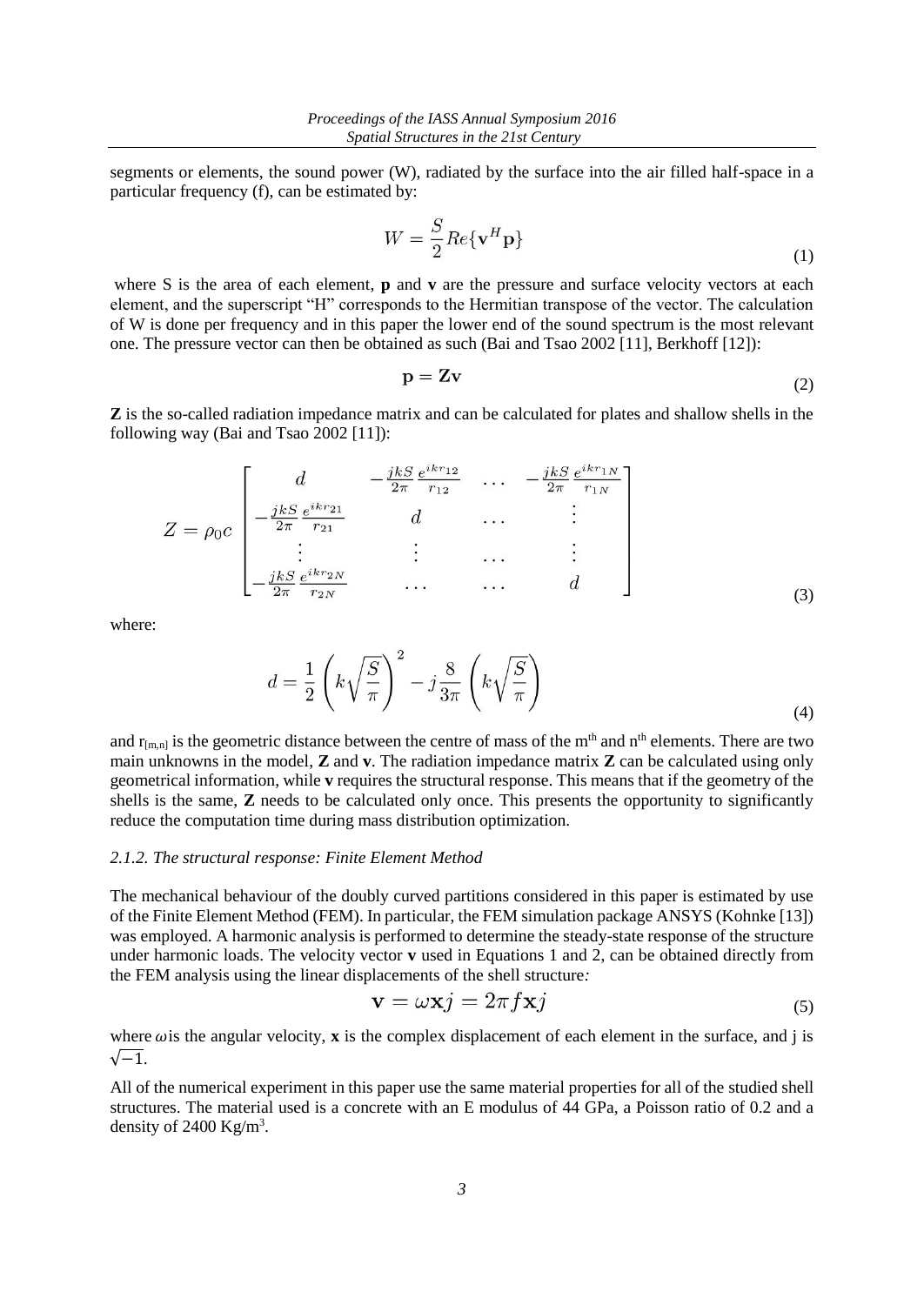#### *2.1.3. Sound sources*

This paper studies the sound radiation of shallow shells under harmonic point loads. The FEM harmonic analysis assumes, by definition, that all loads applied vary sinusoidally with time. For this paper, a unit magnitude of varying frequency is used following Snyder and Tanaka [14] as well as Joshi et al. [7]. The frequencies studied in this paper range from 10 to 200 Hz, thus these are the frequencies used in the harmonic point loads.

## **2.2. Thrust Network Analysis**

Thrust Network Analysis (TNA) is a form-finding method used for the generation of funicular discrete networks under vertical loading conditions (Block [4]). If Γ and Γ\* are two planar graphs with the same number of elements, and if  $\Gamma^*$  is the convex, parallel dual of  $\Gamma$ , then  $\Gamma$  and  $\Gamma^*$  are the form and force diagram of a three-dimensional thrust compression-only network G (Figure 1). This network is in equilibrium under vertical loads applied to its nodes, and has Γ as its horizontal projection and  $\Gamma^*$  as its horizontal equilibrium (Van Mele et al. [15]).



Figure 1: TNA dual graph, Thrust Network G, Form diagram  $\Gamma$  and Force diagram  $\Gamma^*$ .

The static indeterminacy of nodes in the thrust network with a valency higher than three allows for the existence of more than one force diagram Γ\* that satisfies the convexity and parallelity requirements for the network G to be in equilibrium in compression only. A longer force branch in Γ\* results in a shallower thrust network (Figure 2). This feature is exploited in TNA to generate different funicular shapes with the same form diagram, allowing the designer to explore multiple solutions. This feature is exploited in this paper to generate shell shapes of different heights with the exact same horizontal projection.



Figure 2: Indeterminacy of a four bar node (Block [4])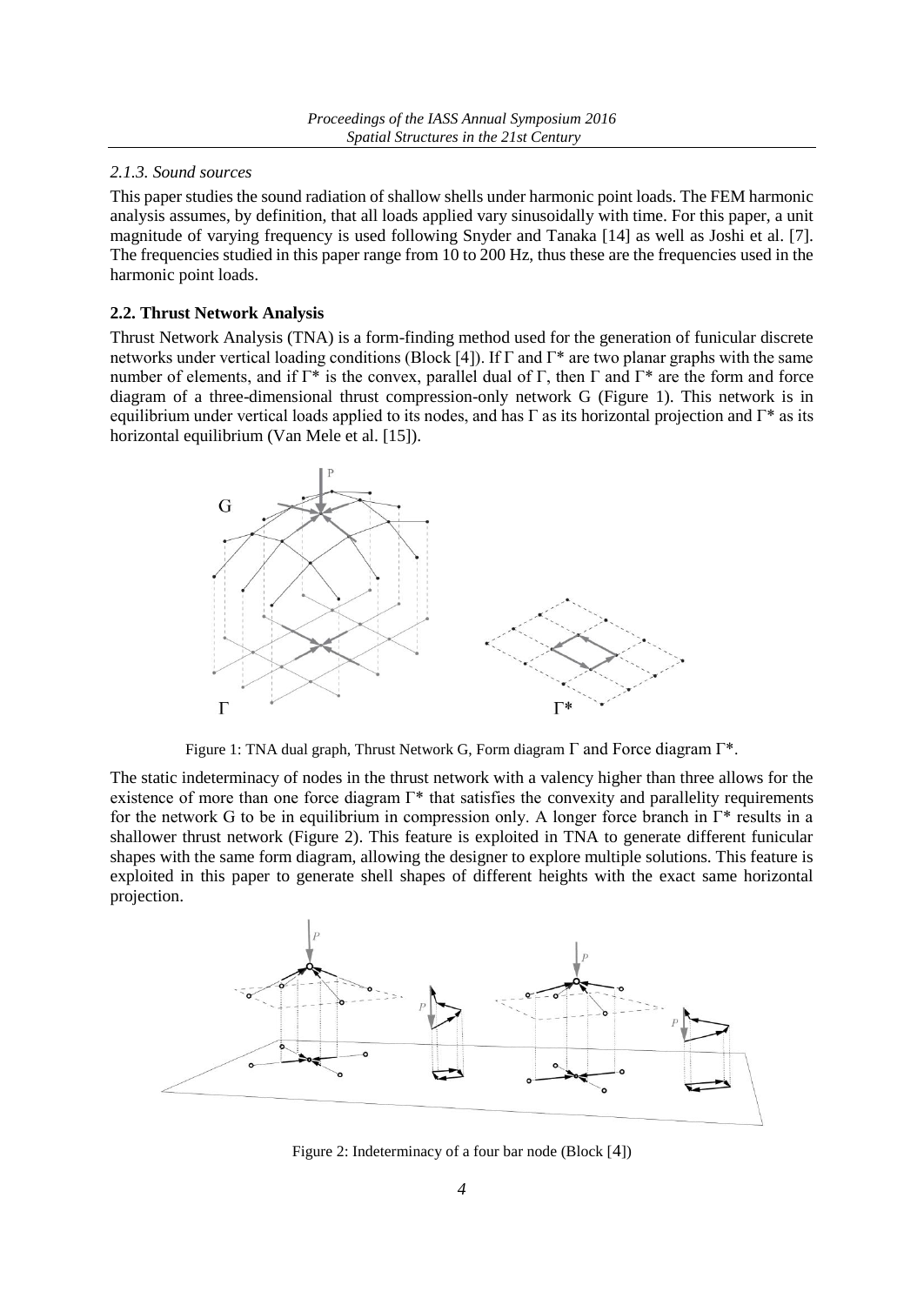#### **2.3. Genetic Algorithms**

Genetic Algorithms (GAs) are a family of search algorithms based on natural selection the evolution of the species (Goldberg [10]). First proposed by John Holland in the mid 1970's in the University of Michigan, they have been successfully employed in many varied fields of study, including the architecture and construction field.

GAs generate new solutions a by the use of bits and pieces taken from the best of the previously considered solutions. These bits and pieces are taken from the problem variables. Like in all search algorithms, in GAs solutions to the given problem are characterized by a set of variables, and these variables are typically represented by numbers. These numbers are then coded. Following the biological analogies used to describe genetic algorithms, this code then becomes the genome of the individuals in the population. Like in nature, the offspring or new generation of individuals are made up from the genes of their parents. The success of the GA is related to the selection of the right parents, and the correct combination of their genes.

# **3. Minimization of sound radiation by structural stiffness**

## **3.1. Experiment 1: Shell shapes**

This numerical experiment presents the comparison of funicular shell shapes of different heights in terms of their sound radiation. The Rayleigh Integral approach described above, as well as TNA are used to generate shapes and analyse their acoustic response.

## *3.1.1. Comparison parameters and variables*

Figure 3 shows the five shells considered for the shape analysis, they are all 5x5 m squares in plan. The first shell "a" is completely flat, while shells "b", "c", "d" and "e" are doubly curved with increasing height at the centre, from 0.1 to 0.4 m. All of the shapes are form found using TNA with the same form diagram (shown in Figure 3). All shells have a thickness of 2 cm, and are analysed, as detailed above, by means of the Rayleigh Integral and FE analysis to calculate their per frequency sound radiation W. All shapes are simply supported along the entire boundary, and are subjected to an asymmetric harmonic load, as indicated in Figure 3, as employed by Snyder and Tanaka [14], and Joshi et al. [7].



Figure 3: Shell shapes for sound radiation comparison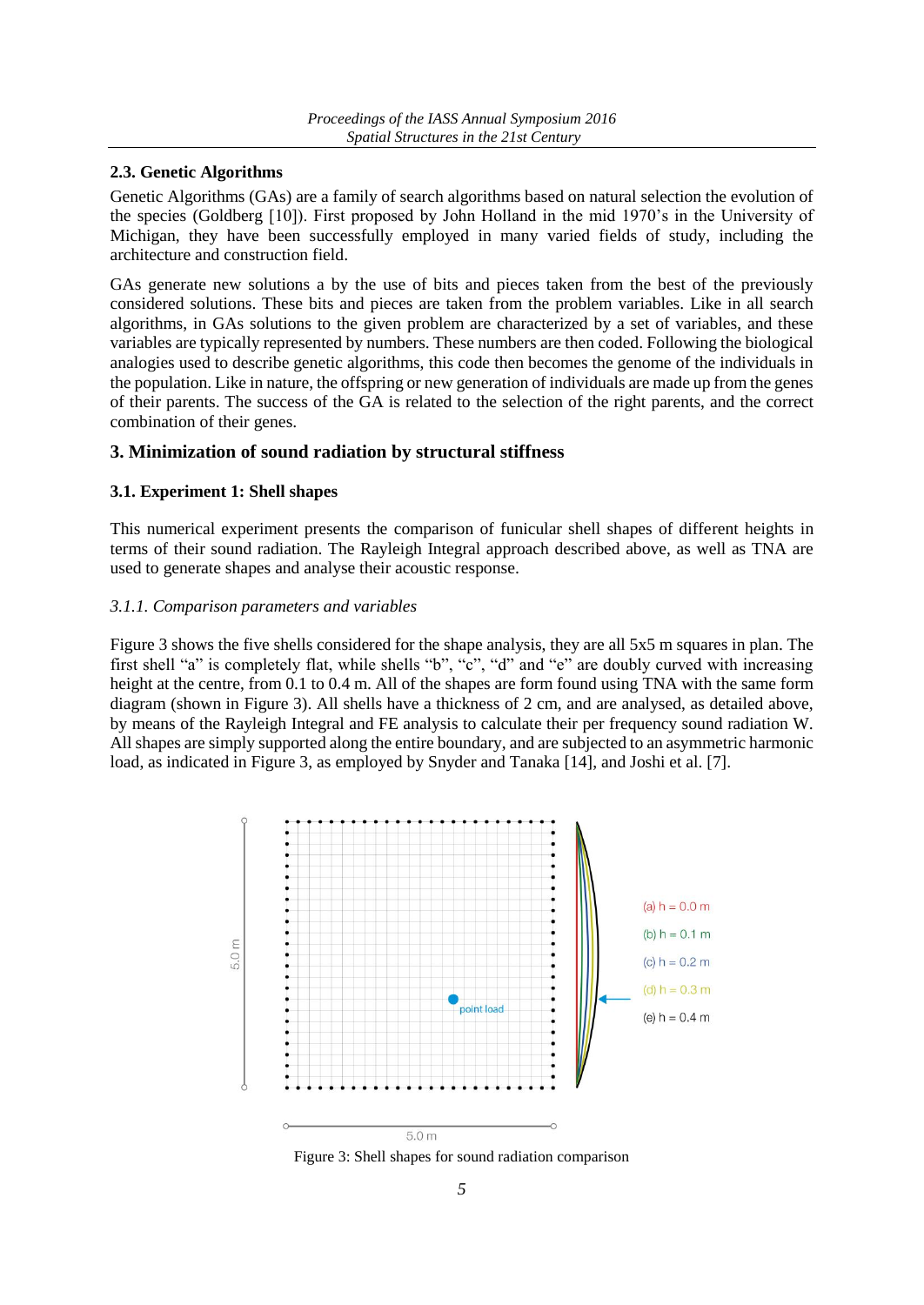# *3.1.2. Results*

While there is no optimization procedure being employed in this comparison, this parametric study is made to examine the potential of shape optimization to provide stiffness. Figures 4(a) and 4(b) show the results of this experiment. Figure 4(a) shows the total sound radiation W (dB) for all five shell structures from 10 to 200 Hz. It shows how the flat shell radiates over 10 dB more sound power in most sound frequencies when compared to the 0.3 m high shell, and over 20 dB more when compared to the 0.4 m high shell. This represents a significant reduction of sound energy without adding mass.

Figure 4(b) shows a comparison between the 0.4 m high doubly curved shell (shown in black), and flat shells of increasing mass. It can be seen that it takes an increase in mass of at least 4 times to achieve results as good than the curved shell. In other words, the shallow doubly curved shell can potentially save 4 times the mass with equal or superior acoustical insulation.



Figure 4: Results of Experiment 1: (a) shell shape variation, radiated acoustic power per frequency, (b) shell mass variation - comparison with 0.4m high shell, radiated acoustic power per frequency.

#### **3.2. Experiment 2: Mass distribution**

This experiment presents the minimization of sound radiation by distributing the mass in the different segments of a flat shell structure. Given a fixed amount of material, the objective is to find the optimal distribution of the material such that the radiation is as low as possible. The variables in this optimization problem are the thicknesses of each one of the planar faces of a given and fixed shell geometry, while still maintaining equal total mass.

#### *3.2.1. Optimization parameters and variables*

The optimization is done by means of GA. The GA was used in coordination with the Rayleigh integral and FEM acoustic simulation to generate radiation values for each proposed solution (or individual). Since the geometry of the shell is fixed, the radiation impedance matrix **Z** is only calculated once at the beginning of the optimization. From that point on the only element required for the calculation of W is the velocities vector **v**. This was calculated using the FEM analysis described above. Also in this experiment the shells were simply supported along the entire perimeter. The total mass for each shell is exactly the same, it is the mass that the shell would have if it were uniformly distributed with a thickness of 5 cm.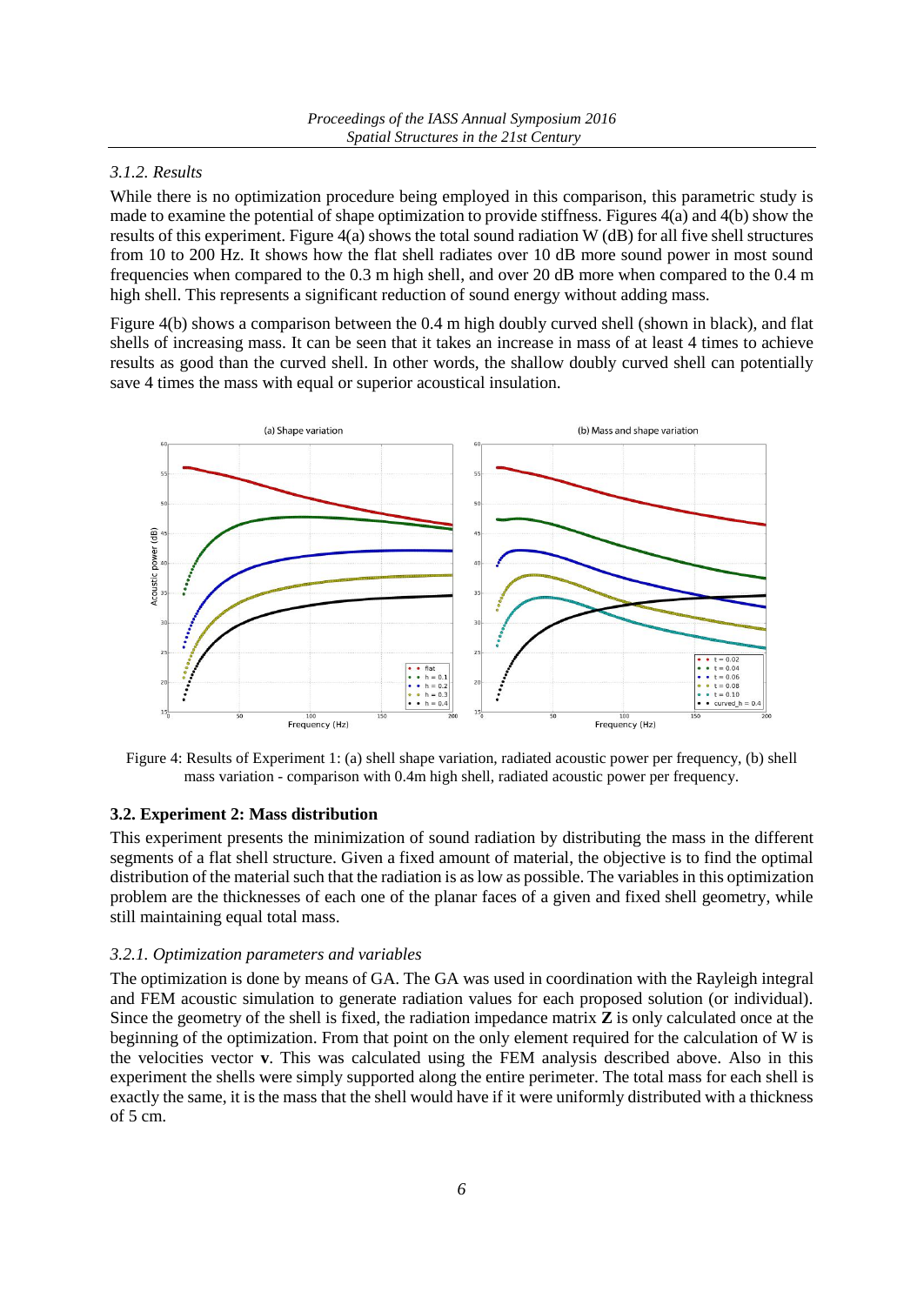The surface used in this problem is the same flat surface used in the previous experiment (Figure 3). This surface has 576 faces, meaning that the GA has the task of finding the combination shell thicknesses for those 576 faces that minimizes sound radiation. In order to reduce the number of variables, the mass distribution patterns are assumed to be symmetrical in both X and Y axis, thus reducing the number of variables to  $574/4 = 144$ .

The fitness value used in the GA optimization is obviously related to the radiated sound power W, however, since this value is frequency dependent, there are many W values per solution. In this case the maximum W is assumed to be the fitness value. This means the optimal solution found may not have the lowest W for all frequencies, but the lowest maximum W. This also means that the lowest maximum W may not be found in the same frequency for all solutions. This simplification however does seem to produce optimal overall results.

The GA was setup to have a population made up of 50 individuals, with an elite population size of 10, and to run for 200 generations. A mutation operator was also employed to keep population diversity, by mutating 0.05% of all genes.

#### *3.2.2. Results*

Figure 5(a) shows the evolution on the mass distribution and the resulting patterns, the maximum W value is minimized progressively as the pattern is optimized. The GA evolution shows an improvement of maximum W of close to 6 dB. The mass distribution patterns show in black the highest thickness for each solution, in white the lowest thickness, and in grey the thicknesses in between. It can be seen that in the early generations of the evolutionary process, there are many grey areas, meaning that the mass distribution is closer to being uniform. In the more evolved solutions there is a higher contrast, the GA has found the most effective areas to invest the mass, and thus the patterns have larger black and white areas.

Figure 5(b) shows the radiated acoustic power of the optimized mass distribution, compared to the power radiated by the uniform thickness shell of the same mass. In it, we can see that the optimization process produces a shell that decreases the radiated acoustic power by up to 5 dB in most of the lower frequencies. This improvement is not as large as the one shown in the shape comparison, however, the potential of optimal mass distribution to increase stiffness is shown.



Figure 5: Results of Experiment 2: (a) GA minimum, maximum and average fitness values per generation, optimal mass distribution patterns for generations 1, 50, 150, 200. (b) Optimal mass distribution and uniform distribution comparison, radiated acoustic power per frequency.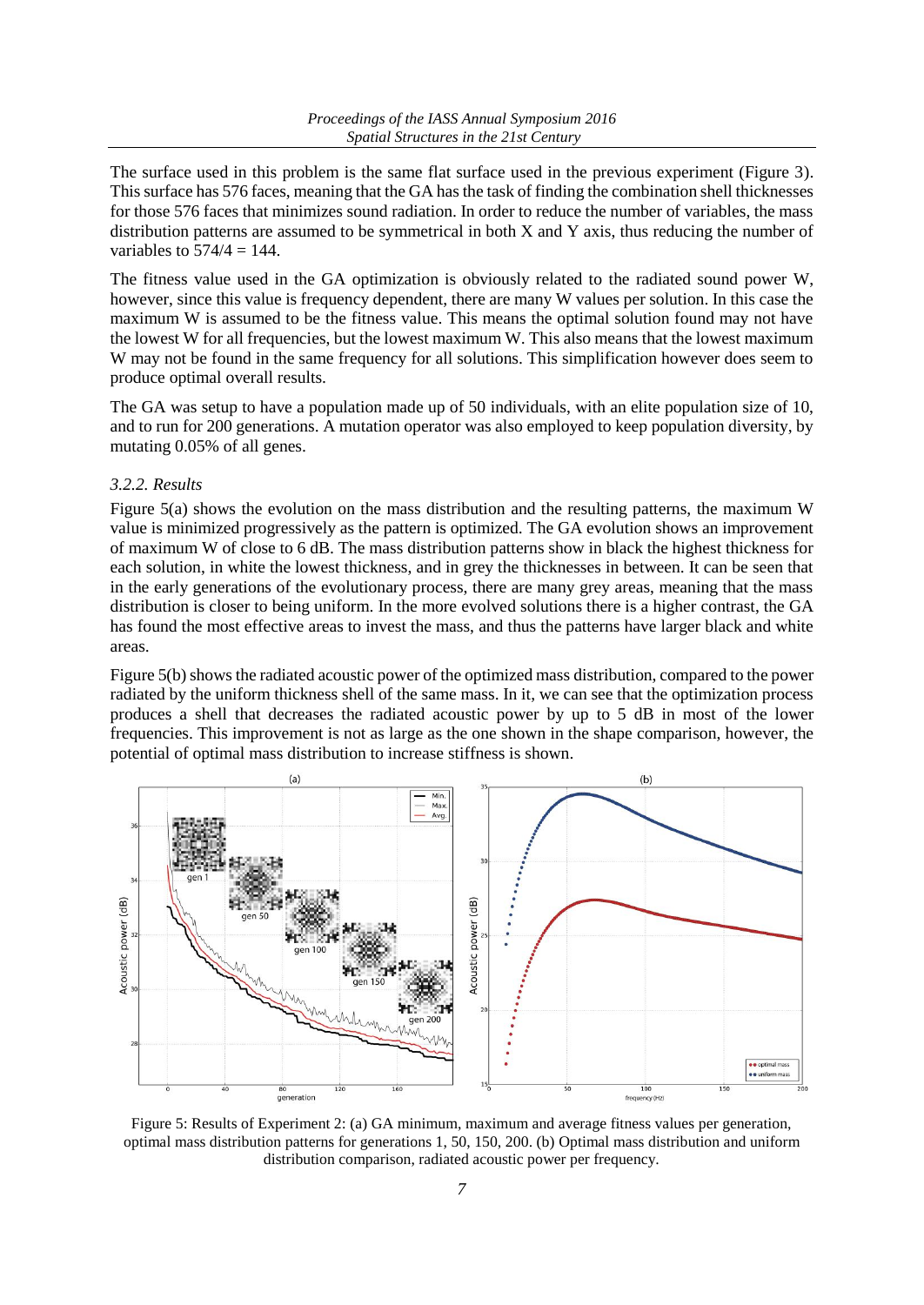## **3.3. Experiment 3: Pattern optimization, designing stiffening ribs.**

The third experiment presented in this paper studies the potential of rib stiffeners to increase the sound insulating capabilities of shallow shells, specifically it compares two different patterns for these stiffeners.

#### *3.3.1. Comparison parameters and variables*

Figure 6 shows the two shells compared in this experiment. Shell (a) is a 5x5 m, doubly curved shell with a height of 0.3 m at the centre, with stiffening ribs arranged in a grid pattern, spaced 62.5 cm apart. Shell (b) is also a 5x5 m doubly curved shell with a height of 0.3 m at the centre, but the pattern of the stiffening ribs is different, it is the pattern used for the NEST HiLo funicular floor system described above. Both shells have a thickness of shell and ribs of 2 cm, and both have exactly the same mass. The Rayleigh Integral approach in combination with the FEM was also employed. Both shells were simply supported along the perimeter.



Figure 6: Rib-stiffeners pattern and sections: (a) grid stiffeners, h = 0.3 m, (b) NEST HiLo stiffeners, h = 0.3 m.

#### *3.3.2. Results*

Figure 7 shows the comparison of the radiated acoustic power for both shells per frequency. The first important result to notice is that compared to the 0.3 m high shell (without rib stiffeners) shown in Experiment 1, both patterns have a much lower acoustic radiation, thus showing the impact of the stiffeners. The results also show that the grid pattern radiates up to 5 dB more than the Hilo pattern in the low frequencies, highlighting the potential of optimizing the shape and topology of the ribs. This result agrees with the findings of Joshi et al. [7].

# **4. Conclusion**

The numerical experiments shown in this paper demonstrate the high potential of using structural stiffness for the sound insulation of shallow shell structures for the lower frequencies. Three experiments are carried out to show this potential in terms of shape, mass distribution and the topology of stiffeners.

The optimization of shell shapes shows the most potential, obtaining reductions of up to 20 dB in most sound frequencies between a flat shell and a doubly curved shallow shell of equal thickness. The optimization of mass distribution shows that higher stiffness can also be achieved by using optimal distribution of mass in shell structures. These shells with non-uniform thicknesses are shown to have lower sound radiation values, by up to 5 dB. The comparison of different rib stiffeners pattern again shows that a stiffer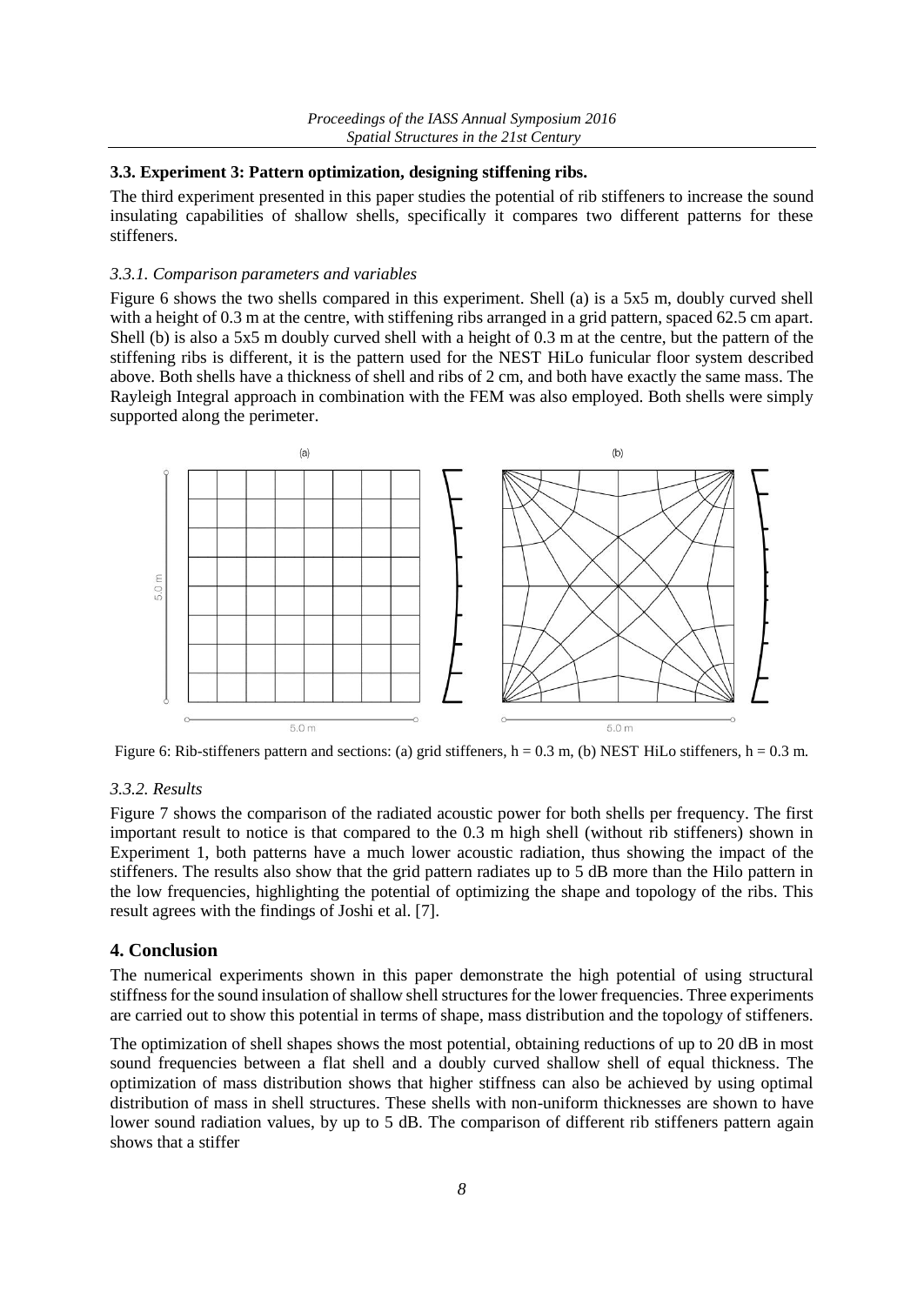

Figure 7: Result of Experiment 3: (a) grid stiffeners, acoustic power per frequency, (b) NEST HiLo stiffeners, acoustic power per frequency.

pattern achieves a better sound radiation result, in this case, an improvement of almost 5 dB in most of the lower frequencies.

The optimization of shell shapes seems to show the most potential, as the comparison with flat shapes shows by far the highest gain in insulation. However, mass distribution and stiffener configurations are also shown to have potential as optimization strategies, although less effective.

Future work includes the investigation of the effect of different boundary conditions, such as different supporting conditions and different acoustic cases, such as airborne noise loading cases. The scalability of the stiffness strategy should also be tested with larger spans, masses and shapes. Most importantly, an optimization strategy needs to be developed capable of optimizing shape to minimize sound radiation whilst maintaining structural capacity without increasing mass.

Future work also involves the determination of the radiated sound power of optimized structures in the higher frequency region. Whilst in the lower frequency range the stiffening effect of curvature, ribs and mass distribution reduces the radiated sound power, in the higher frequency range this might be different, amongst others due to a lowering of the critical frequency. Research into this to make a good trade-off between low- and high frequency performance of architectural structures is highly desired.

#### **Acknowledgements**

This research was funded by the Sustainable Construction Seed funding grant given by the ETH Zürich Foundation.